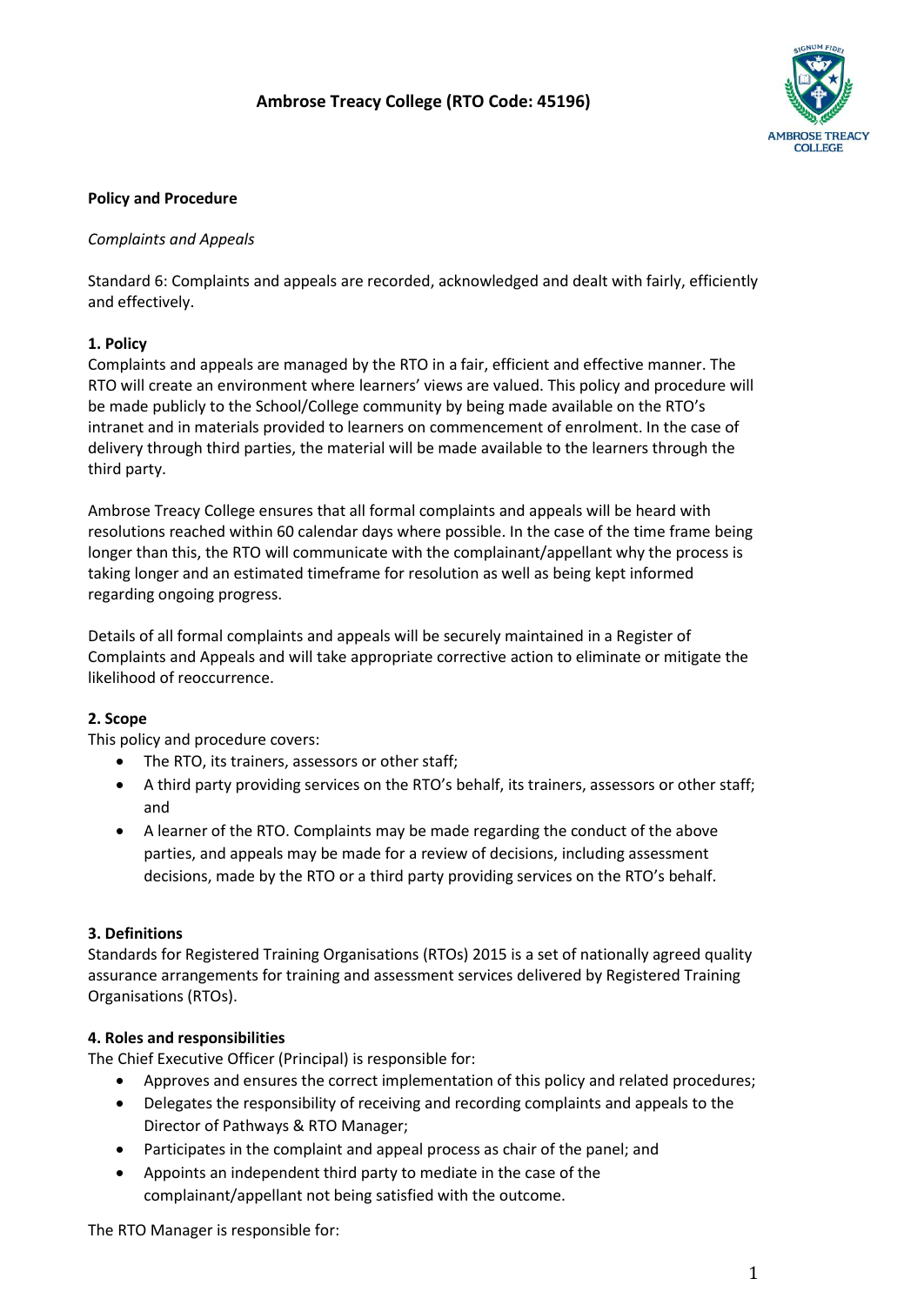# **Ambrose Treacy College (RTO Code: 45196)**



- Ensuring staff and learners are aware of this policy and procedure;
- Receives and records all formal complaints and appeals on the register;
- Provides the CEO with details of the complaint or appeal;
- Meets with the CEO to discuss and possibly decide on an outcome;
- If an outcome is not reached, coordinate and convene the Complaint and Appeal Committee;
- When an outcome is reached notify the complainant/appellant in writing of the decision and record this in the Complaints and Appeals Register;
- In the case of the complainant/appellant being dissatisfied with the outcome of the decision, organise an independent third party to review the decision and mediate; and
- Coordinate a meeting to review the policies, procedures and strategies to mitigate the risk of the complaint or appeal occurring in the future. The Head of Subject is responsible for:
- Review evidence provided by the complainant/appellant in an informal complaint and make a documented decision regarding this; and
- Participating in the complaint and appeal process as requested by the RTO Manager or CEO.

The Trainer and Assessor is responsible for:

- Review evidence provided by the complainant/appellant in an informal complaint and make a documented decision regarding this; and
- Participating in the complaint and appeal process as requested by the RTO Manager or CEO.

## **5. Procedures**

## *Informal complaint*

The initial stage of any complaint shall be for the complainant to communicate directly to the Trainer and Assessor or RTO Manager or Dean of Learning who will make a decision and record the outcome of the complaint. Learners dissatisfied with the outcome of the complaint to the Trainer and Assessor/RTO Manager/Dean of Learning may then communicate the complaint to the Head of Subject, who will make a decision in regards to proceeding with a formal complaint or appeal process.

Learners dissatisfied with the outcome of the informal complaint may initiate a 'formal complaint or appeal' with the Director of Pathways & RTO Manager.

## *Formal complaint or appeal*

Formal complaints may only proceed after the informal complaint procedure has been finalised and will follow the below procedure:

- All formal complaints or appeals will be in writing addressed to the CEO and submitted to the RTO Manager;
- On receipt of a formal complaint or appeal the RTO Manager shall reply in writing to acknowledge receipt of the complaint, then inform the CEO;
- The RTO Manager and the CEO will meet to discuss the complaint or appeal and either make a decision or convene an independent panel to hear the complaint; this shall be the "Complaint and Appeal Committee" and will consist of members who have not been